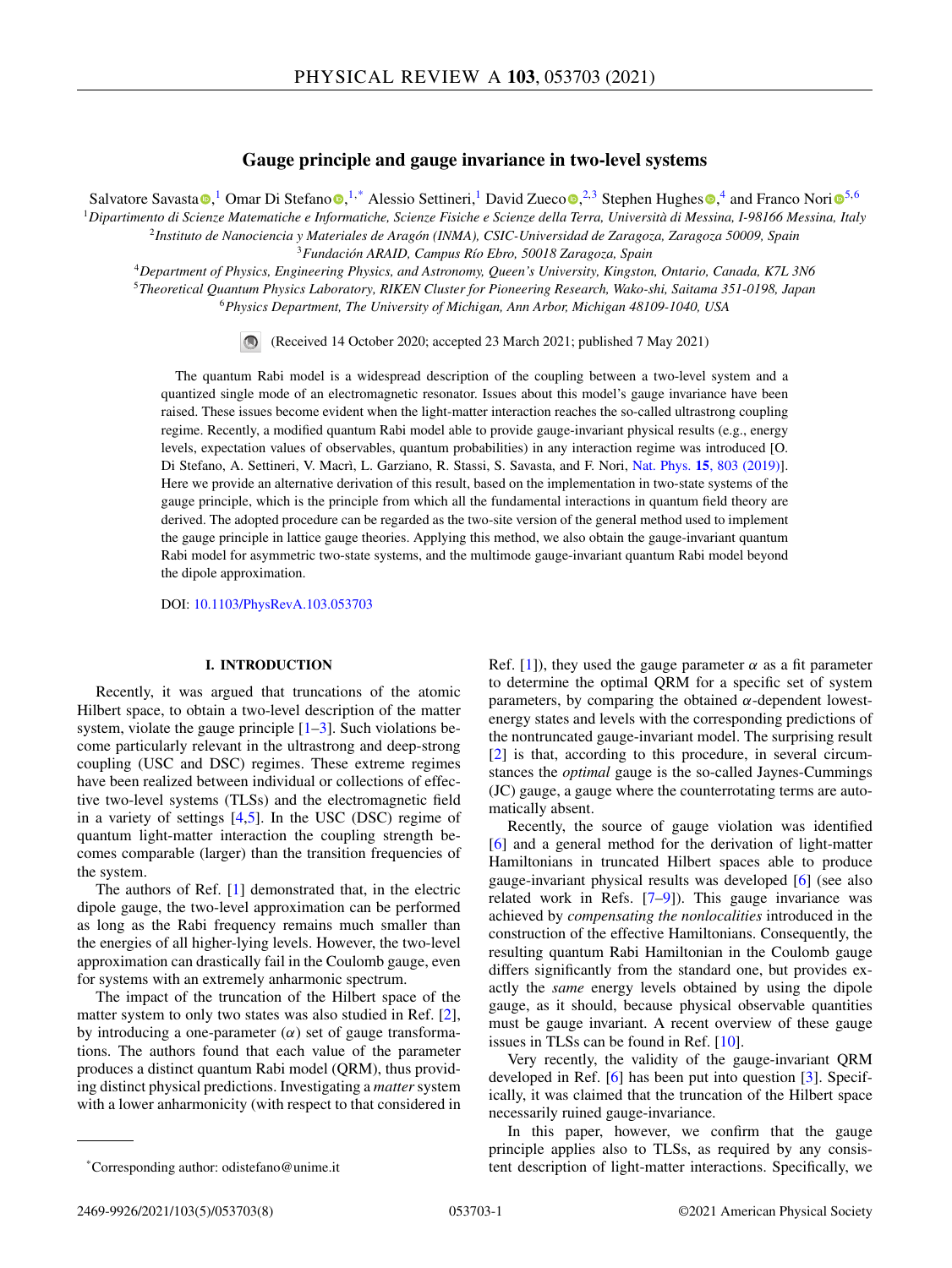<span id="page-1-0"></span>formulate, in a fully consistent and physically meaningful way, the fundamental gauge principle in two-state systems. The derivation described here can also be regarded as the two-site version of the general method for *lattice gauge theories* [\[11\]](#page-6-0), which represent the most advanced and commonly used tool for describing gauge theories in the presence of a truncated infinite-dimensional Hilbert space. When a gauge theory is regularized on the lattice, it is essential to maintain its invariance under gauge transformations [\[11\]](#page-6-0). An analogous approachwas developed as early as 1933 [\[12\]](#page-6-0) for the description of tightly bound electrons in a crystal in the presence of a slowly varying magnetic vector potential (see, e.g., also Refs. [\[13–15\]](#page-6-0)). Moreover, applying this method further, we also obtain the multimode gauge-invariant QRM beyond the dipole approximation.

### **II. GAUGE PRINCIPLE**

In this section, we recall some fundamental concepts, which we will apply in the next sections.

In quantum field theory, the coupling of particles with fields is constructed in such a way that the theory is invariant under a gauge transformation  $[16]$ . Here, we limit the theoretical model to consider U(1) invariance. For symmetry groups that are noncommutative, this approach can be generalized to nonabelian gauge theories [\[11,16\]](#page-6-0).

Let us consider the transformation of the particle field  $\psi \to \exp(iq\theta)\psi$ . This transformation represents a symmetry of the free action of the particle (e.g., the Dirac action) if  $\theta$ is a constant, but we want to consider a generic function  $\theta(x)$ (*local* phase transformation). However, the free Dirac action is not invariant under local phase transformations because the factor exp[ $iq\theta(x)$ ] does not commute with  $\partial_{\mu}$ . At the same time, it is known that the action of the free electromagnetic field is invariant under the following gauge transformation:

$$
A_{\mu} \to A_{\mu} - \partial_{\mu} \theta . \tag{1}
$$

It is then possible to replace, in the action, the derivative  $\partial_{\mu}$ with a *covariant derivative* of  $\psi$  as

$$
D_{\mu}\psi = (\partial_{\mu} + iqA_{\mu})\psi , \qquad (2)
$$

so that

$$
D_{\mu}\psi \to e^{iq\theta} D_{\mu}\psi , \qquad (3)
$$

even when  $\theta$  depends on *x*. It is now easy to construct a Lagrangian with a local  $U(1)$  invariance. It suffices to replace all derivatives  $\partial_{\mu}$  with covariant derivatives  $D_{\mu}$ .

The same procedure, leading to the well-known minimal coupling replacement, can be applied to describe the interaction of a nonrelativistic particle with the electromagnetic field. Considering a particle of mass *m* with a geometrical coordinate  $x$  and a potential  $V(x)$ , the Hamiltonian of such a particle interacting with the electromagnetic field can be written as

$$
\hat{H}_0^{\text{gi}} = \frac{1}{2m} [\hat{p} - qA(x)]^2 + V(x), \tag{4}
$$

where  $\hat{p} = -i d/dx$  is the momentum of the particle (here  $\hbar = 1$ ). It turns out that the expectation values  $\langle \psi | \hat{H}_0^{\rm gi} | \psi \rangle$  are



FIG. 1. A double-well system in the *two-state* limit. The symbols  $E_0$  and  $E_1$  are the two lowest-energy levels, well separated in energy by the next higher energy level  $E_2$ . Panel (a) also shows the square modulus of the two wave functions localized in the well, obtained as linear combinations of the two lowest-energy wave functions displayed in panel (b).

invariant under local phase transformations,

$$
\psi(x) \to e^{iq\theta(x)} \psi(x), \tag{5}
$$

thanks to the presence of the gauge field  $A(x)$ .

Note that the function of a continuous degree of freedom  $\psi(x)$ , lives in the infinite-dimensional space of all square-integrable functions, and the local phase transformation transforms a state vector in this space into a different vector in the same space. Finally, we observe that the total Hamiltonian, in addition to  $\hat{H}_0^{\text{gi}}$ , includes the free Hamiltonian for the gauge field.

#### **III. DOUBLE-WELL SYSTEMS IN THE TWO-STATE LIMIT**

The problem of a quantum-mechanical system whose state is effectively restricted to a two-dimensional Hilbert space is ubiquitous in physics and chemistry [\[17\]](#page-6-0). In the simplest examples, the system simply possesses a degree of freedom that can take only two values. For example, the spin projection in the case of a spin-1/2 particle or the polarization in the case of a photon. In addition to these *intrinsic* two-state systems, a more common situation is that the system has a continuous degree of freedom *x*, for example, a geometrical coordinate, and a potential energy function  $V(x)$  depending on it, with two separate minima [\[17\]](#page-6-0) (see Fig. 1). Let us assume that the barrier height *V* is large enough that the system dynamics can be adequately described by a two-dimensional Hilbert space spanned by the two *ground* states in the two wells  $|L\rangle$  and  $|R\rangle$ .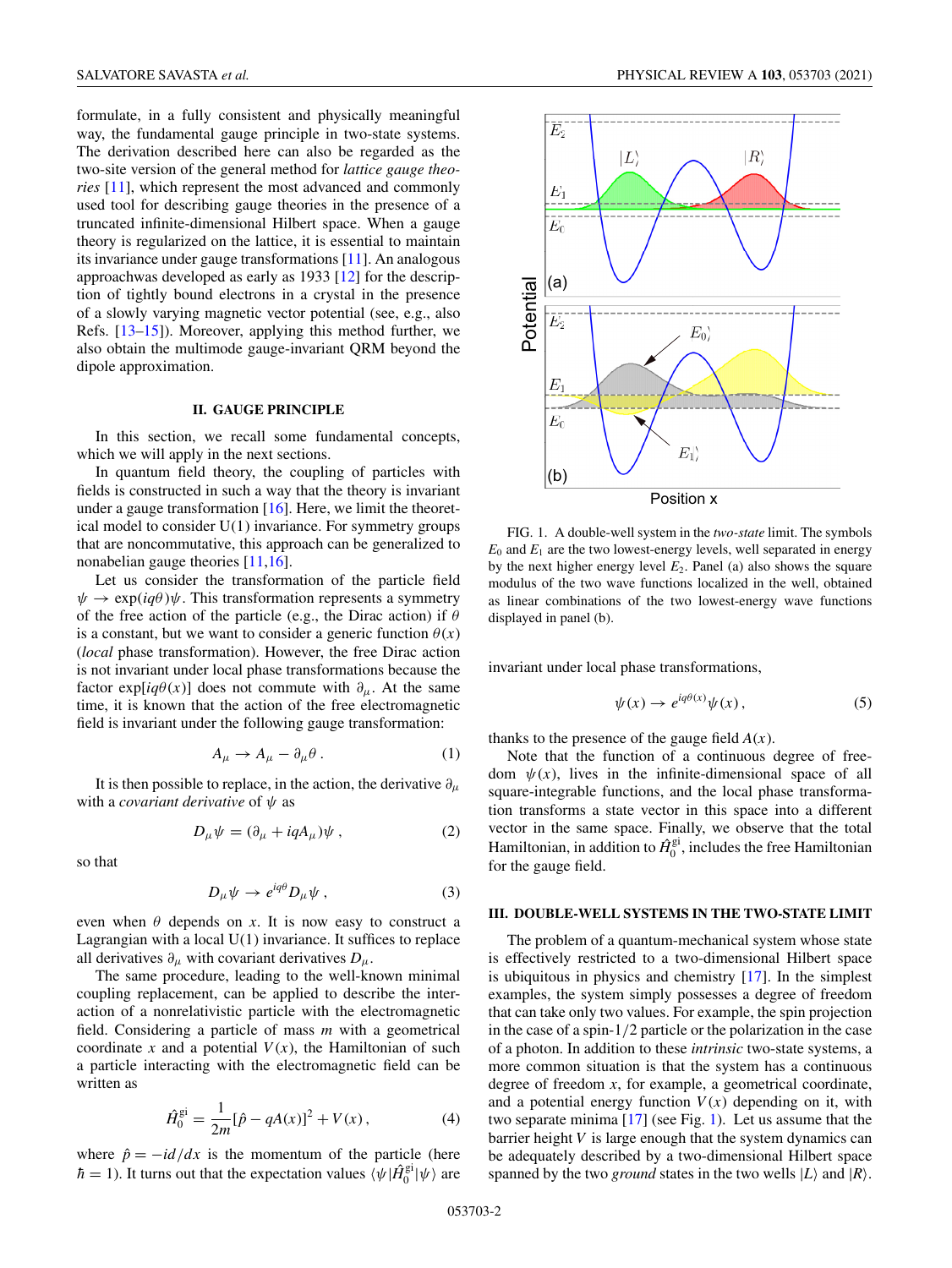<span id="page-2-0"></span>

FIG. 2. A symmetric double-well system in the *two-state* limit. The symbols  $E_0$  and  $E_1$  are the two lowest-energy levels, well separated in energy by the next higher-energy level  $E_2$ . Panel (a) also shows the square modulus of the two wave functions localized in the well, obtained as symmetric and antisimmetric combinations of the two lowest-energy wave functions displayed in panel (b).

The motion in the two-dimensional Hilbert space can be adequately described by the simple Hamiltonian

$$
\hat{\mathcal{H}}_0 = \sum_{j=L,R} E_j |j\rangle\langle j| - t(|R\rangle\langle L| + \text{H.c.}),\tag{6}
$$

where the tunneling coefficient is given by  $t = \langle L | \hat{H}_0 | R \rangle$ , and

$$
\hat{H}_0 = \frac{\hat{p}^2}{2m} + V(x) \tag{7}
$$

is the usual system Hamiltonian.

If the potential is an even function of the geometrical coordinate, namely  $V(x) = V(-x)$  (see Fig. 2), then  $E_L = E_R$ , and we can fix  $E_L = E_R = 0$ . Introducing the Pauli operator  $\hat{\rho}_x = |L\rangle\langle R| + \text{H.c., we obtain}$ 

$$
\hat{\mathcal{H}}_0 = -t\,\hat{\rho}_x\,,\tag{8}
$$

whose eigenstates, delocalized in the two wells, are the well-known symmetric and antisymmetric combinations [see Fig. 2(b)],

$$
|S\rangle = \frac{1}{\sqrt{2}} (|R\rangle + |L\rangle),
$$
  

$$
|A\rangle = \frac{1}{\sqrt{2}} (|R\rangle - |L\rangle),
$$
 (9)

with eigenvalues  $E_{A,S} = \pm t$ , so that  $\Delta = E_A - E_S = 2t$ , and we assume  $t > 0$ . The Hamiltonian in Eq. (6) can be written in diagonal form as

$$
\hat{\mathcal{H}}_0 = (\Delta/2)\hat{\sigma}_z, \qquad (10)
$$

where  $\hat{\sigma}_z = -\hat{\rho}_x = |A\rangle\langle A| - |S\rangle\langle S|$ . Note, to distinguish between the different basis states for the operator representations, we use  $\hat{\sigma}_i$  for the  $|A\rangle - |S\rangle$  basis, and  $\hat{\rho}_i$  for the  $|L\rangle - |R\rangle$ basis. Thus, for example, the diagonal  $\hat{\sigma}_z$  operator becomes nondiagonal in the  $|L\rangle - |R\rangle$  basis.

It is worth noting that this elementary analysis is not restricted to the case of a double-well potential. Analogous considerations can be carried out for systems with different potential shapes, displaying two (e.g., lowest energy) levels well separated in energy from the next higher level. The wave functions  $\psi_L(x) = \langle x | L \rangle$  and  $\psi_R(x) = \langle x | L \rangle$  can be obtained from the symmetric and antisymmetric combinations of  $\psi_s(x)$ and  $\psi_A(x)$  (see Fig. [1\)](#page-1-0), which can be obtained exactly as the two lowest-energy eigenfunctions of the Schrödinger problem described by the Hamiltonian in Eq. (7). The gap  $\Delta = 2t$ is obtained from the difference between the corresponding eigenvalues. This two-state tunneling model is a well-known formalism to describe many realistic systems, including the ammonia molecule, coupled quantum dots, and superconducting flux-qubits.

The case of a potential of the effective particle which does not display inversion symmetry can also be easily addressed. For example, consider an asymmetric double well potential, as shown in Fig. [1.](#page-1-0) In this case, Eq. (6) can be expressed as

$$
\hat{\mathcal{H}}_0 = \frac{\epsilon}{2} \hat{\rho}_z - \frac{\Delta}{2} \hat{\rho}_x. \tag{11}
$$

The quantity  $\epsilon$  is the *detuning* parameter, that is, the difference in the ground-state energies of the states localized in the two wells in the absence of tunneling. The Hamiltonian in Eq.  $(11)$ can be trivially diagonalized with eigenvalues  $\pm \omega_q/2$ , where  $\omega_q = \sqrt{\Delta^2 + \epsilon^2}.$ 

### **IV. GAUGE PRINCIPLE IN TWO-LEVEL SYSTEMS**

The question arises if it is possible to *save the gauge principle* when, under the conditions described above, such a particle is adequately described by states confined *in a two-dimensional complex space*. If we apply an arbitrary local phase transformation to, e.g., the wave function  $\psi_A(x)$  $\langle x|A\rangle$ :  $\psi_A(x) \to \psi'_A(x) = e^{iq\theta(x)}\psi_A(x)$ , it happens that, in general,  $\psi'_A(x) \neq c_S \psi_S(x) + c_A \psi_A(x)$ , where  $c_A$  and  $c_S$  are complex coefficients. Thus the general local phase transformation does not guarantee that the system can still be described as a two-state system. According to this analysis, those works claiming *gauge noninvariance due to material truncation in ultrastrong-coupling QED* [\[18\]](#page-6-0) (we would say at any coupling strength, except negligible), at first sight, might appear to be correct. The direct consequence of this conclusion would be that two-level models, widespread in physics and chemistry, are too simple to implement their interaction with a gauge field, according to the general principle from which the fundamental interactions in physics are obtained. Since adding to the particle system description a few additional levels does not change this point, the conclusion would be even more dramatic. Moreover, according to the authors of Refs. [\[2,3\]](#page-6-0), this leads to several nonequivalent models of light-matter interactions *providing different physical results*. One might then claim the "death of the gauge principle" and of gauge invariance in truncated Hilbert spaces, namely in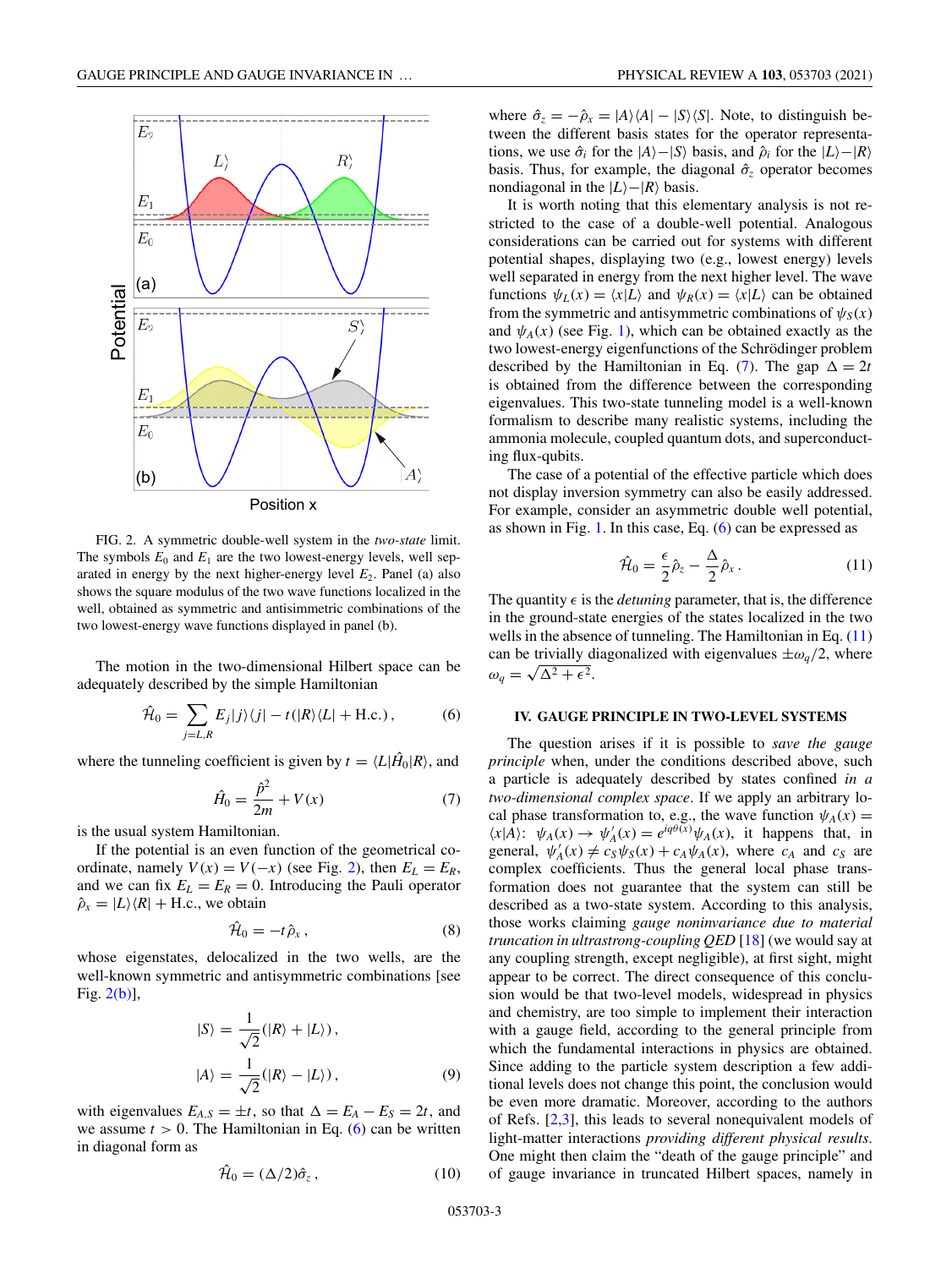<span id="page-3-0"></span>almost all cases where theoreticians try to provide quantitative predictions to be compared with actual experiments.

Our view is drastically different: We find that the breakdown of gauge invariance is the direct consequence of an *inconsistent* approach of reducing the information (Hilbert space truncation) on the effective particle, without accordingly reducing the information, by the same amount, on the phase  $\theta(x)$  determining the transformation in Eq. [\(5\)](#page-1-0). In physics, the approximations must be done with care, and they must be consistent.

We start by observing that the two-state system defined in Eq. [\(6\)](#page-2-0) still has *a geometric coordinate*, which, however, *can assume only two values:*  $x_j$  (with  $j = L, R$ ), that we can approximately identify with the position of the two minima of the double-well potential. More precisely, and more generally, they are

$$
x_R = \langle R|x|R\rangle, \quad x_L = \langle L|x|L\rangle. \tag{12}
$$

Here, parity symmetry implies  $x_L = -x_R$ . In the following we will use the shorthand  $\langle R|x|R \rangle = a/2$ . Hence, the operator describing the geometric coordinate can be written as [\[17\]](#page-6-0)  $\mathcal{X} = (a/2)\hat{\rho}_z$ , where  $\hat{\rho}_z \equiv |R\rangle\langle R| - |L\rangle\langle L|$ .

We observe that the terms proportional to *t* in the Hamiltonian in Eq. [\(6\)](#page-2-0) or Eq. [\(8\)](#page-2-0), implies that these can be regarded as *nonlocal* Hamiltonians, i.e., with an effective potential depending on two distinct coordinates. Nonlocality here comes from the hopping term  $t = \langle R | \hat{H}_0 | L \rangle$ , which is determined by the interplay of the kinetic energy term and of the potential energy in  $H_0$ .

It is clear that the consistent and meaningful local gauge transformation corresponds to the following transformation:

$$
|\psi\rangle = c_L|L\rangle + c_R|R\rangle \rightarrow |\psi'\rangle = e^{iq\theta_L}c_L|L\rangle + e^{iq\theta_R}c_R|R\rangle, \tag{13}
$$

where  $|\psi\rangle$  is a generic state in the two-dimensional Hilbert space, and  $\theta_i$  are arbitrary real-valued parameters.

It is easy to show that the expectation values of  $\hat{H}_0$  are not invariant under the *local* transformation in Eq. (13). They are only invariant under a uniform phase change:  $|\psi\rangle \rightarrow$  $\exp(iq\theta)|\psi\rangle$ . However, one can introduce in the Hamiltonian field-dependent factors, that *compensate the difference in the phase transformation from one point to the other*. Specifically, following the general procedure of lattice gauge theory, we can consider the *parallel transporter* (a unitary *finitedimensional* matrix), introduced by Wilson [\[11,19,20\]](#page-6-0)

$$
U_{x_k+a,x_k} = \exp\left[iq \int_{x_k}^{x_k+a} dx A(x)\right],\tag{14}
$$

where  $A(x)$  is the gauge field. After the gauge transformation of the field,

$$
A'(x) = A(x) + d\theta/dx, \qquad (15)
$$

the transporter then transforms as

$$
U'_{x_k + a, x_k} = e^{iq \theta(x_k + a)} U_{x_k + a, x_k} e^{-iq \theta(x_k)}, \qquad (16)
$$

which is now discrete. This property can also be used to implement gauge invariant Hamiltonians in two-state systems.

#### **A. Symmetric two-state systems**

Properly introducing the parallel transporter in Eq. (14) into Eq. [\(8\)](#page-2-0), we obtain a gauge-invariant two-level model

$$
\hat{\mathcal{H}}_0^{\text{gi}} = -t \, |R\rangle\langle L| \, U_{x_R, x_L} + \text{H.c.} \tag{17}
$$

Gauge invariance can be directly verified:

$$
\langle \psi' | (R \rangle \langle L | U'_{x_R, x_L} + \text{H.c.}) | \phi' \rangle
$$
  
= 
$$
\langle \psi | (R \rangle \langle L | U_{x_R, x_L} + \text{H.c.}) | \phi \rangle,
$$

where  $|\psi\rangle$  and  $|\phi\rangle$  are two generic states in the vector space spanned by  $|L\rangle$  and  $|R\rangle$ . By neglecting the spatial variations of the field potential  $A(x)$  on the distance

$$
a=x_R-x_L,
$$

(dipole approximation). The Hamiltonian in Eq. (17) can be written as

$$
\hat{\mathcal{H}}_0^{\text{gi}} = -t \, |R\rangle\langle L| \, e^{iqaA} + \text{H.c.} \tag{18}
$$

Using Eq. [\(9\)](#page-2-0) and the Euler formula, the Hamiltonian in Eq. (18) can be expressed using the diagonal basis of  $\hat{\mathcal{H}}_0$ , as

$$
\hat{\mathcal{H}}_0^{\text{gi}} = \frac{\Delta}{2} [\hat{\sigma}_z \cos (qaA) + \hat{\sigma}_y \sin (qaA)], \tag{19}
$$

where  $\hat{\sigma}_y = -i(|A\rangle\langle S| - |S\rangle\langle A|)$ . Using Eqs. [\(9\)](#page-2-0) and (12), then

$$
qa/2 = q\langle A|x|S\rangle. \tag{20}
$$

This coincides precisely with the transition matrix element of the dipole moment as in Ref. [\[6\]](#page-6-0).

Considering a quantized field  $\hat{A}$ , the total light-matter Hamiltonian also contains the free-field contribution,  $\hat{H}_{\text{ph}}$ , so that

$$
\hat{\mathcal{H}} = \frac{\Delta}{2} [\hat{\sigma}_z \cos (qa\hat{A}) + \hat{\sigma}_y \sin (qa\hat{A})] + \hat{H}_{\text{ph}}.
$$
 (21)

For the simplest case of a single-mode electromagnetic resonator, the potential can be expanded in terms of the mode photon destruction and creation operators. Around  $x = 0$ ,  $\hat{A} = A_0(\hat{a} + \hat{a}^\dagger)$ , where  $A_0$  (assumed real) is the zero-pointfluctuation amplitude of the field in the spatial region spanned by the effective particle. We also have  $\hat{H}_{ph} = \omega_{ph} \hat{a}^\dagger \hat{a}$ , where  $\omega_{\rm ph}$  is the resonance frequency of the cavity mode. It can be useful to define the normalized coupling strength parameter [\[6\]](#page-6-0)

$$
\eta = q(a/2)A_0, \qquad (22)
$$

so that Eq.  $(21)$  can be written as

$$
\hat{\mathcal{H}} = \frac{\Delta}{2} \{ \hat{\sigma}_z \cos \left[ 2\eta (\hat{a} + \hat{a}^\dagger) \right] + \hat{\sigma}_y \sin \left[ 2\eta (\hat{a} + \hat{a}^\dagger) \right] \} + \omega_{\text{ph}} \hat{a}^\dagger \hat{a}.
$$
\n(23)

Using the relations  $\hat{\rho}_z \equiv |R\rangle\langle R| - |L\rangle\langle L| = |A\rangle\langle S| +$  $|S\rangle\langle A| \equiv \hat{\sigma}_x$ , the Hamiltonian in Eq. (17) can also be expressed as

$$
\hat{\mathcal{H}} = \hat{\mathcal{U}} \hat{\mathcal{H}}_0 \hat{\mathcal{U}}^\dagger ,\qquad(24)
$$

where

$$
\hat{\mathcal{U}} = \exp(iqa\hat{A}\hat{\sigma}_x/2). \tag{25}
$$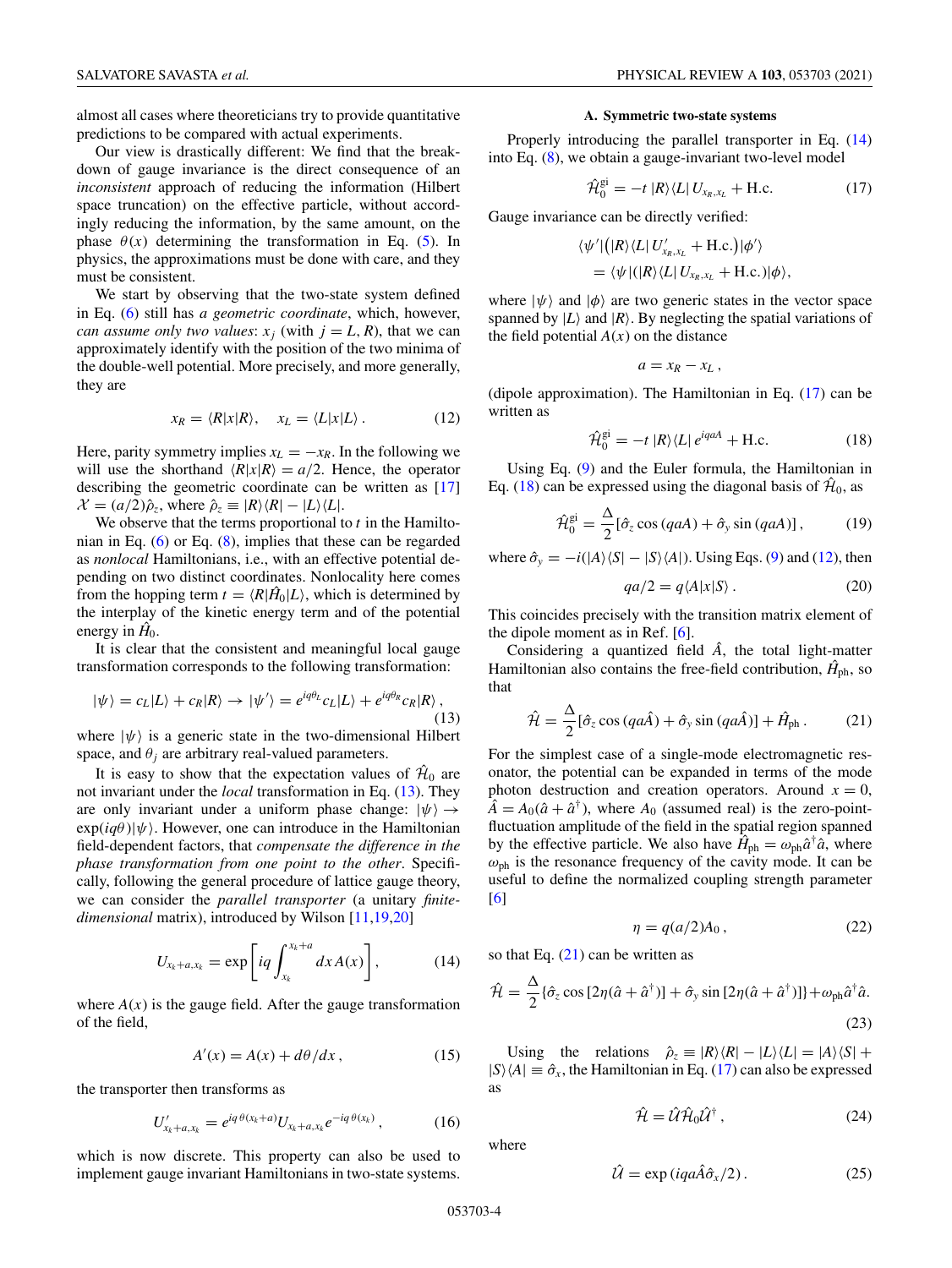Equations  $(24)$  and  $(25)$  coincide with Eqs.  $(8)$  and  $(9)$  of Ref. [\[6\]](#page-6-0), which represents one of our main results.

It is also interesting to rewrite the *coordinate*-dependent phase transformation in Eq. [\(13\)](#page-3-0) as the application of a unitary operator on the system states. Defining  $\phi = (\theta_R + \theta_L)/2$  and  $\theta = (\theta_R - \theta_L)/2$ , Eq. [\(13\)](#page-3-0) can be written as

$$
|\psi\rangle \to |\psi'\rangle = e^{iq\phi} e^{iq\theta \hat{\sigma}_x} |\psi\rangle. \tag{26}
$$

This shows that the *coordinate*-dependent phase change of a generic state of a TLS is equivalent to a global phase change, which produces no effect, plus *a rotation in the Bloch sphere*, which can be compensated for by introducing a gauge field as in Eq.  $(24)$ . Notice also that Eq.  $(26)$  coincides with the result presented in the first section of the Supplementary Information of Ref. [\[6\]](#page-6-0), obtained with a different, but equivalent approach.

In summary, the method presented here can be regarded as the two-site version (with the additional dipole approximation) of the general method for *lattice gauge theories* [\[11\]](#page-6-0), which represents the most advanced and sophisticated tool for describing gauge theories in the presence of truncation of infinite-dimensional Hilbert spaces. These results eliminate any concern about the validity of the results presented in Ref.  $[6]$ , raised by Ref.  $[3]$ .

We conclude this subsection by noting that Eq.  $(17)$  can be also used, without applying the dipole approximation, to obtain the (multimode) *gauge-invariant QRM beyond the dipole approximation*. Specifically, without applying the dipole approximation to Eq. [\(17\)](#page-3-0), after the same steps to obtain Eq.  $(23)$ , we obtain

$$
\hat{\mathcal{H}} = \frac{\Delta}{2} \bigg[ \hat{\sigma}_z \cos \bigg( q \int_{x_L}^{x_R} dx \, \hat{A}(x) \bigg) + \hat{\sigma}_y \sin \bigg( q \int_{x_L}^{x_R} dx \, \hat{A}(x) \bigg) \bigg] + \hat{H}_{ph} \,. \tag{27}
$$

One interesting consequence of this result is that it introduces *a natural cutoff* for the interaction of high-energy modes of the electromagnetic field with a TLS. In particular, owing to cancellation effects in the integrals in Eq.  $(27)$ , the resulting coupling strength between the TLS and the mode goes rapidly to zero when the mode wavelength becomes shorter than  $a/2 = \langle A|x|S \rangle$ . This finding can stimulate further investigations beyond the dipole approximation, without having to introduce a cutoff frequency by hand.

It is worth noticing that this derivation of the gaugeinvariant QRM does not require the introduction of an externally controlled two-site *lattice* spacing, in contrast to general lattice gauge theories. In the present case, the effective spacing *a* between the two sites is only determined by the transition matrix element of the position operator between the two lowest-energy states of the effective particle  $a = 2\langle A|x|S \rangle$ , which in turn determines the dipole moment of the transition *qa*/2.

#### **B. Asymmetric two-state systems**

The results in this section can be directly generalized to also address the case of a potential of the effective particle which does not display inversion symmetry. It was shown that the interaction (in the USC and DSC limit) of these TLSs (without inversion symmetry), with photons in resonators, can lead to a number of interesting phenomena [\[21–27\]](#page-6-0). In this case, Eq. [\(11\)](#page-2-0) provides the bare TLS Hamiltonian. Note that the first term in Eq.  $(11)$  is not affected by the two-state local phase transformation in Eq.  $(13)$ , hence the gauge-invariant version of Eq.  $(11)$  can be written as

$$
\hat{\mathcal{H}}_0^{\text{gi}} = \frac{\epsilon}{2} \hat{\rho}_z - \frac{\Delta}{2} (|R\rangle\langle L| U_{x_R, x_L} + \text{H.c.}), \tag{28}
$$

which, in the dipole approximation, reads

$$
\hat{\mathcal{H}}_0^{\text{gi}} = \frac{\epsilon}{2} \hat{\rho}_z - \frac{\Delta}{2} \left( |R\rangle \langle L| \, e^{iqaA} + \text{H.c.} \right). \tag{29}
$$

This can be expressed as

$$
\hat{\mathcal{H}}_0^{\text{gi}} = \frac{\epsilon}{2} \hat{\rho}_z - \frac{\Delta}{2} [\hat{\rho}_x \cos (qaA) - \hat{\rho}_y \sin (qaA)], \qquad (30)
$$

which can also be written in the more compact form

$$
\hat{\mathcal{H}}_0^{\text{gi}} = \hat{\mathcal{U}} \hat{\mathcal{H}}_0 \hat{\mathcal{U}}^\dagger , \qquad (31)
$$

where

$$
\hat{\mathcal{U}} = \exp[iqaA\hat{\rho}_z/2].\tag{32}
$$

*Equations (31) and (32) represent the minimal coupling replacement for TLSs, derived directly from the fundamental gauge principle.*

We observe that the operator  $\hat{\mathcal{X}} = a\hat{\rho}_z/2$  represents the geometrical-coordinate operator for the two-state system, with eigenvalues  $\pm a/2$ . The Hamiltonian in Eq. (30) can be directly generalized beyond the dipole approximation with the following replacement:

$$
aA \to \int_{-a/2}^{a/2} dx A(x) \,. \tag{33}
$$

Considering a single-mode electromagnetic resonator, the total Hamiltonian becomes

$$
\hat{\mathcal{H}} = \omega_{\rm ph} \hat{a}^{\dagger} \hat{a} + \frac{\epsilon}{2} \hat{\rho}_z - \frac{\Delta}{2} \{ \hat{\rho}_x \cos \left[ 2\eta (\hat{a} + \hat{a}^{\dagger}) \right] - \hat{\rho}_y \sin \left[ 2\eta (\hat{a} + \hat{a}^{\dagger}) \right] \}.
$$
\n(34)

Since the operator  $\hat{\mathcal{X}}$  is the position operator in the twostate space, the unitary operator  $\hat{\mathcal{U}}^{\dagger} = \hat{\mathcal{T}}$  also corresponds to the operator which implements the PZW unitary transformation [\[28\]](#page-7-0), leading to the dipole-gauge representation

$$
\hat{\mathcal{H}}_d = \hat{\mathcal{U}}^\dagger \hat{\mathcal{H}} \hat{\mathcal{U}} = \omega_{\rm ph} \hat{a}^\dagger \hat{a} + \frac{\epsilon}{2} \hat{\rho}_z - \frac{\Delta}{2} \hat{\rho}_x \n- i\eta \omega_{\rm ph} (\hat{a} - \hat{a}^\dagger) \hat{\rho}_z + \eta^2 \hat{\mathcal{I}},
$$
\n(35)

where we used  $\hat{\rho}_z^2 = \hat{\mathcal{I}}$ , with  $\hat{\mathcal{I}}$  the identity operator for the two-state system. Note that  $\hat{\mathcal{H}}_d$  coincides with the Hamiltonian describing a flux qubit interacting with an *LC* oscillator [\[25\]](#page-6-0).

Since the Hamiltonians in Eqs. (34) and (35) are related by a gauge (unitary) transformation, their eigenvalues  $E_i$  coin-cide. Figure [3](#page-5-0) displays their energy spectra, defined as  $(E<sub>i</sub>$  −  $E_0$ / $\omega_{\rm ph}$  as a function of the normalized coupling strength, where  $E_0$  is the ground-state energy. The spectra were obtained at zero detuning:  $\omega_q = \omega_{ph}$ . In particular, Fig. [3\(a\)](#page-5-0) displays the energy spectrum in the absence of symmetry breaking ( $\epsilon = 0$ ), namely that of the standard QRM [\[6\]](#page-6-0).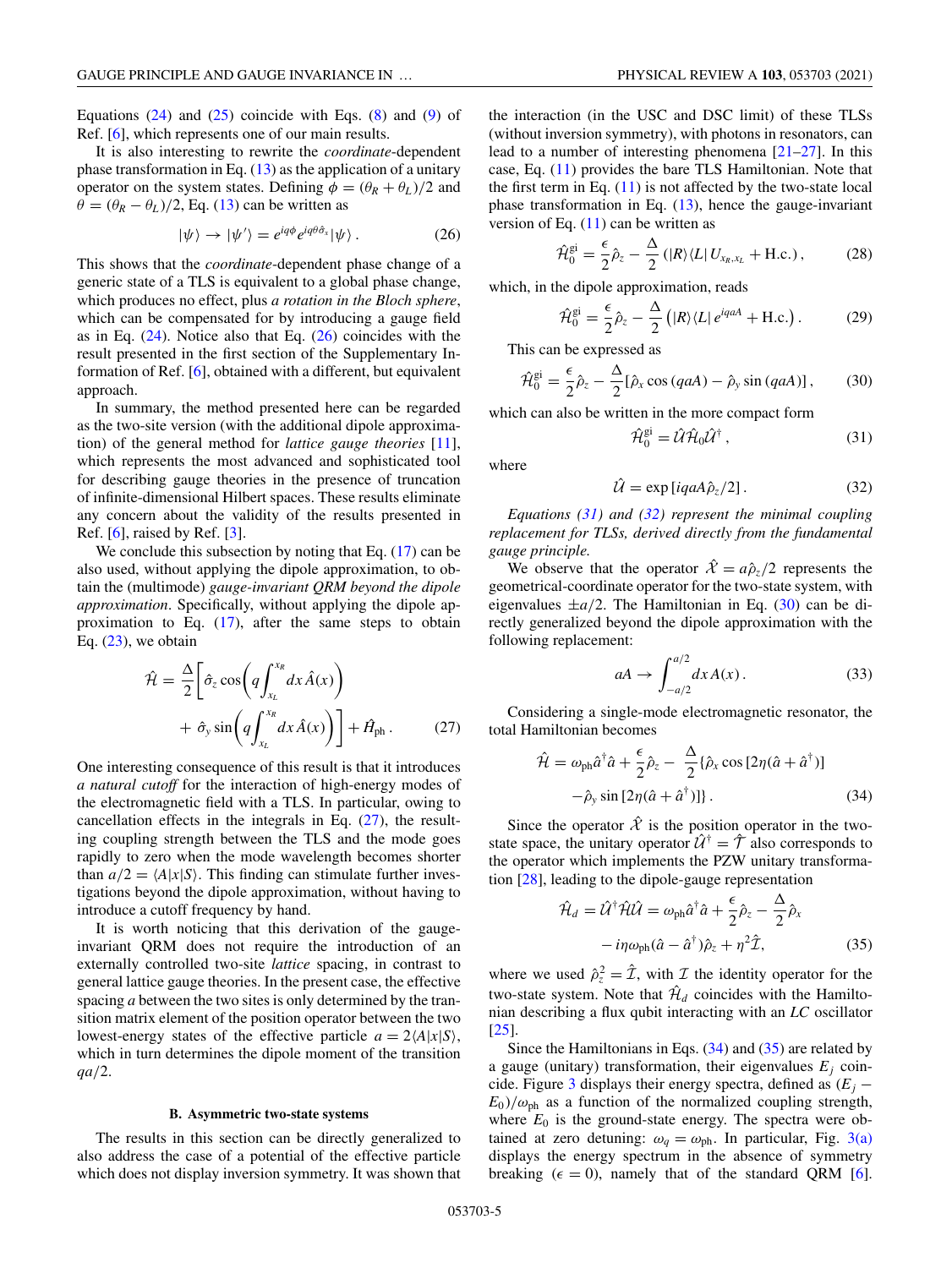<span id="page-5-0"></span>

FIG. 3. Normalized energy spectra of the QRMs for the (a) symmetric and (b) asymmetric TLS. Energy differences  $(E_i - E_0)/\omega_{ph}$  $(E<sub>i</sub>$  are energy eigenvalues) as a function of the normalized coupling strength  $\eta$ , calculated at zero detuning:  $\omega_q = \omega_{ph}$ . Panel (a) displays the spectrum for the standard QRM (symmetric TLS), while the spectrum for the QRM for the asymmetric TLS is shown in (b).

Figure 3(b) is obtained using  $\epsilon = 0.2\omega_{ph}$ . Such a symmetry breaking gives rise to a number of interesting features. In particular, we observe that the level crossings present in Fig.  $3(a)$  convert into avoided-level crossings. The appearance of these splittings is a signature of the hybridization between states with different parity. Note that, in the Jaynes Cummings model (the QRM after the rotating wave approximation) the number of excitations is conserved. In the QRM, owing to the counterrotating terms, such a number is no longer conserved. However, its parity remains a good quantum number [\[4\]](#page-6-0). For  $\epsilon \neq 0$ , also this symmetry is removed. A peculiar feature of the QRM consists of energy levels  $E_i - E_0$  which tend to become flat and "two-fold degenerate" in the extreme coupling limit. Figure  $3(b)$  shows that this degeneracy is removed and in the limit  $\eta \to \infty$ , it is converted into a gap exactly equal to  $\epsilon$ .

### **V. DISCUSSION AND CONCLUSIONS**

This work discussed the connection between the QRM, an essential and widespread model in quantum optics, and lattice gauge theory, and shows that the results in Ref. [\[6\]](#page-6-0), obtained with a completely different approach, fit well in the great tradition of lattice gauge theories opened by Wilson [\[11\]](#page-6-0).

Lattice-gauge theories constitute a powerful reference example, where it is possible and also vital to maintain the gauge invariance of a theory after reducing the infinite amount of information associated to a continuous coordinate [\[11\]](#page-6-0). The

gauge principle is based on the concept of *local phase change* of the system wave function. The approach in Ref. [\[6\]](#page-6-0), using the energy eigenstates as a basis, does not provide, in a direct way, such a locality concept. However, this work shows how the results in Ref. [\[6\]](#page-6-0) can be derived using the key concept of *local phase change* of the system wave function.

Of course, measurements (as, e.g., experimental clicks or transmission amplitudes) yield data that do not care about gauge representations. Therefore, if approximations are applied consistently, as theorists, we should provide numbers which are not affected by gauge transformations. Theorists can use different representations, but all of them must be consistent. This paper, as well as Ref. [\[6\]](#page-6-0), shows that this is the case even under extreme conditions, e.g., in the USC and DSC regimes of light-matter interaction.

To demonstrate the versatility of the prescription used here, we also presented the gauge-invariant formulation in the case of asymmetric two-state systems interacting with the electromagnetic field, extending the results in Ref. [\[6\]](#page-6-0) to the case of asymmetric two-state systems interacting with the electromagnetic field. The corresponding energy spectrum, for a single-mode field, as a function of the normalized coupling strength, shows the impact of breaking parity symmetry in the USC regime. In addition, the method used here allowed us to obtain the gauge-invariant QRM beyond the dipole approximation.

We highlight that the double-well potential, considered in this work, is not essential for the derivation of the QRMs derived here. This potential has been used just as an example, for two main reasons: (i) it allows us to visualize in a clear way the concept of a two-valued geometric coordinate and the relationship of the present approach with lattice gauge theory; (ii) because the double-well potential can display very high anharmonicity, which is essential to keep valid the two-level approximation in the presence of deep ultrastrong coupling. The general approach for potentials different from the doublewell consists of (i) writing the position operator in the two energy eigenstates basis and diagonalazing it; (ii) writing the bare atomic Hamiltonian in the basis of the eigenstates of the position operator, so that Eq.  $(11)$  is obtained; and  $(iii)$ applying the parallel transporter in Eq.  $(14)$  to the nondiagonal elements of the Hamiltonian in Eq. [\(11\)](#page-2-0).

The QRMs developed here and in Ref. [\[6\]](#page-6-0) are gaugeinvariant and satisfy the gauge principle for truncated models. Naturally, they are able to reproduce the energy levels of the full (nottruncated) model [\[6\]](#page-6-0) only when the two-level approximation is a valid option. In quantum optics, it is known that the two-level approximation can be applied only when the higher energy levels of the system provides a negligible contribution to the resonant dynamics of the light-matter system [\[29\]](#page-7-0). As discussed in Ref. [\[6\]](#page-6-0), it is useful to define an anharmoncity coefficient of the matter system:  $\mu =$  $(\omega_{2,1} - \omega_{1,0})/\omega_{1,0}$ , where  $\omega_{i,j} = \omega_i - \omega_j$ , and  $\omega_i$  indicates the eigenfrequency of the *i*th energy level of the matter system. The two-level approximation works fine if the normalized coupling  $\eta$  is significantly smaller than  $\mu$ . In other words, additional transitions beyond  $\omega_{1,0}$  in the system can be neglected only if  $|\omega_{i,j} - \omega_c| \gg |g_{i,j}| \sim \eta |\omega_{i,j}|$ , where  $g_{i,j}$  is the coupling rate of the transition at  $\omega_{i,j}$  with cavity photons. Of course, using the QRM for systems when  $\eta \sim \mu$  can provide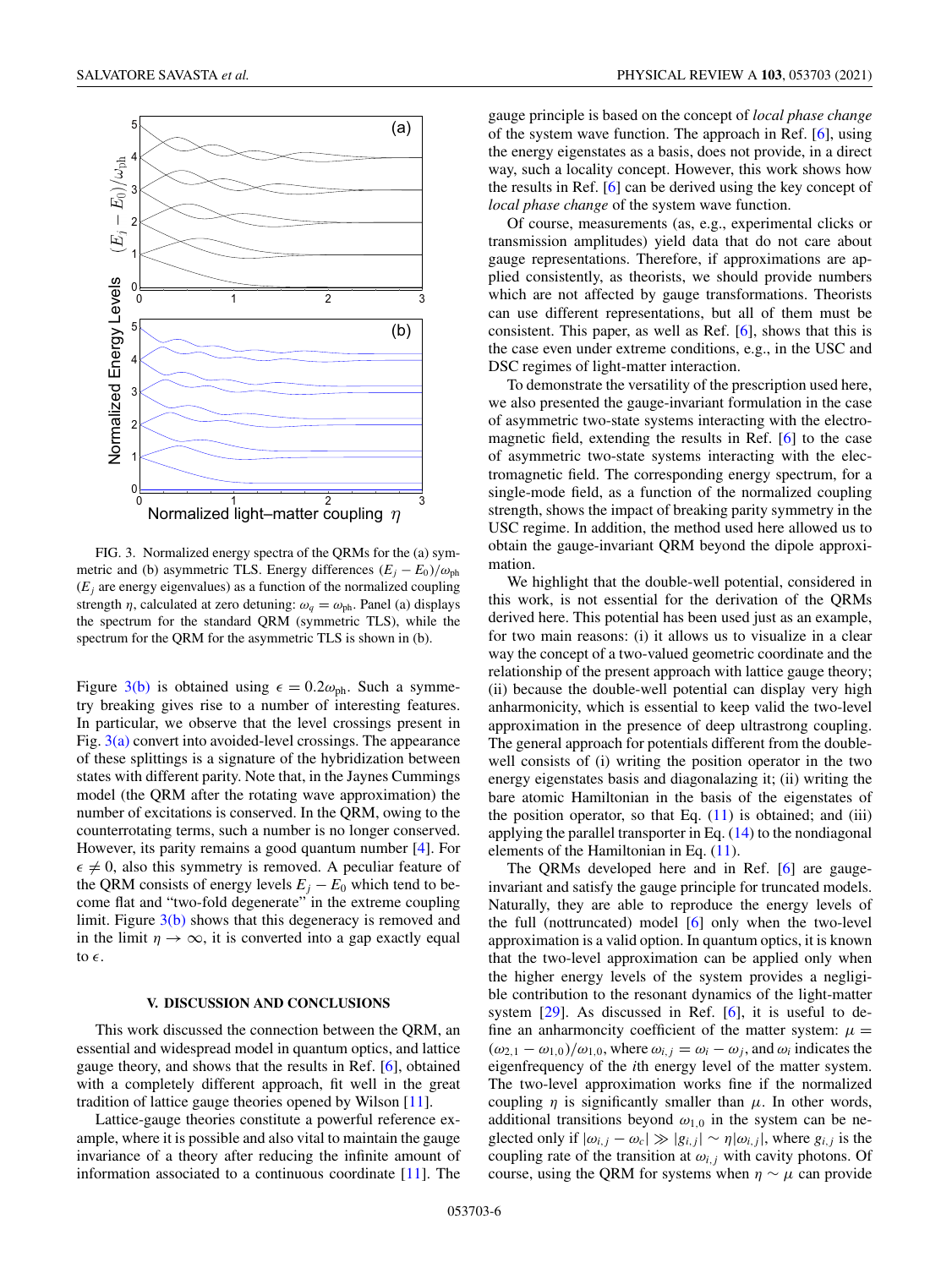<span id="page-6-0"></span>wrong or unphysical results [2]. In this case we may expect that, taking into account a few additional levels and applying the gauge-invariant framework [6], can restore the agreement with the full model, at least for the lowest-energy levels of the system.

Our results on the connection between the QRM and lattice-gauge theory can hopefully stimulate the development of lattice gauge models for the study of USC cavity QED in one- and two-dimensional systems, as well as of interacting electron systems  $[30-33]$ . It would also be interesting to apply lattice-gauge theory to investigate cavity QED systems beyond the dipole approximation [\[34\]](#page-7-0).

### **ACKNOWLEDGMENTS**

F.N. is supported in part by: Nippon Telegraph and Telephone Corporation (NTT) Research, the Japan Sci-

- [1] D. De Bernardis, P. Pilar, T. Jaako, S. De Liberato, and P. Rabl, Breakdown of gauge invariance in ultrastrong-coupling cavity QED, Phys. Rev. A **98**[, 053819 \(2018\).](https://doi.org/10.1103/PhysRevA.98.053819)
- [2] A. Stokes and A. Nazir, Gauge ambiguities imply Jaynes-Cummings physics remains valid in ultrastrong coupling QED, [Nat. Commun.](https://doi.org/10.1038/s41467-018-08101-0) **10**, 499 (2019).
- [3] A. Stokes and A. Nazir, Gauge non-invariance due to material truncation in ultrastrong-coupling QED, [arXiv:2005.06499v1.](http://arxiv.org/abs/arXiv:2005.06499v1)
- [4] A. F. Kockum, A. Miranowicz, S. D. Liberato, S. Savasta, and F. [Nori, Ultrastrong coupling between light and matter,](https://doi.org/10.1038/s42254-018-0006-2) Nat. Rev. Phys. **1**, 19 (2019).
- [5] P. Forn-Díaz, L. Lamata, E. Rico, J. Kono, and E. Solano, [Ultrastrong coupling regimes of light-matter interaction,](https://doi.org/10.1103/RevModPhys.91.025005) Rev. Mod. Phys. **91**, 025005 (2019).
- [6] O. Di Stefano, A. Settineri, V. Macrì, L. Garziano, R. Stassi, S. Savasta, and F. Nori, Resolution of gauge ambiguities in ultrastrong-coupling cavity QED, Nat. Phys. **15**[, 803 \(2019\).](https://doi.org/10.1038/s41567-019-0534-4)
- [7] A. Settineri, O. Di Stefano, D. Zueco, S. Hughes, S. Savasta, and F. Nori, Gauge freedom, quantum measurements, and time-dependent interactions in cavity and circuit QED, [arXiv:1912.08548](http://arxiv.org/abs/arXiv:1912.08548) [Phys. Rev. Research (to be published)].
- [8] L. Garziano, A. Settineri, O. Di Stefano, S. Savasta, and F. Nori, [Gauge invariance of the dicke and hopfield models,](https://doi.org/10.1103/PhysRevA.102.023718) Phys. Rev. A **102**, 023718 (2020).
- [9] S. Savasta, O. D. Stefano, and F. Nori, TRK sum rule for interacting photons, [Nanophotonics](https://doi.org/10.1515/nanoph-2020-0433) **10**, 465 (2021).
- [10] A. Le Boité, Theoretical methods for ultrastrong light–matter interactions, [Adv. Quantum Technol.](https://doi.org/10.1002/qute.201900140) **3**, 1900140 (2020).
- [11] U.-J. Wiese, Ultracold quantum gases and lattice systems: [Quantum simulation of lattice gauge theories,](https://doi.org/10.1002/andp.201300104) Ann. Phys. (Leipzig) **525**, 777 (2013).
- [12] R. Peierls, On the theory of diamagnetism of conduction electrons, Z. Phys. **80**[, 763 \(1933\).](https://doi.org/10.1007/BF01342591)
- [13] J. M. Luttinger, The effect of a magnetic field on [electrons in a periodic potential,](https://doi.org/10.1103/PhysRev.84.814) Phys. Rev. **84**, 814 (1951).
- [14] D. R. Hofstadter, Energy levels and wave functions of Bloch [electrons in rational and irrational magnetic fields,](https://doi.org/10.1103/PhysRevB.14.2239) Phys. Rev. B **14**, 2239 (1976).

ence and Technology Agency (JST) [via the Quantum Leap Flagship Program (Q-LEAP) program, the Moonshot R&D Grant No. JPMJMS2061, and the Centers of Research Excellence in Science and Technology (CREST) Grant No. JPMJCR1676], the Japan Society for the Promotion of Science (JSPS) [via the Grants-in-Aid for Scientific Research (KAKENHI) Grant No. JP20H00134 and the JSPS – RFBR Grant No. JPJSBP120194828], the Army Research Office (ARO) (Grant No. W911NF-18-1-0358), the Asian Office of Aerospace Research and Development (AOARD) (via Grant No. FA2386-20-1-4069), and the Foundational Questions Institute Fund (FQXi) via Grant No. FQXi-IAF19-06. S.H. acknowledges funding from the Canadian Foundation for Innovation and the Natural Sciences and Engineering Research Council of Canada. S.S. acknowledges the Army Research Office (ARO) (Grant No. W911NF1910065).

- [15] M. Graf and P. Vogl, Electromagnetic fields and dielectric re[sponse in empirical tight-binding theory,](https://doi.org/10.1103/PhysRevB.51.4940) Phys. Rev. B **51**, 4940 (1995).
- [16] M. Maggiore, *A Modern Introduction to Quantum Field Theory*, Oxford Series in Physics, No. 12 (Oxford University Press, New York, 2005).
- [17] A. J. Leggett, S. Chakravarty, A. T. Dorsey, M. P. A. Fisher, A. Garg, and W. Zwerger, Dynamics of the dissipative two-state system, [Rev. Mod. Phys.](https://doi.org/10.1103/RevModPhys.59.1) **59**, 1 (1987).
- [18] A. Stokes and A. Nazir, Ultrastrong time-dependent light[matter interactions are gauge-relative,](https://doi.org/10.1103/PhysRevResearch.3.013116) Phys. Rev. Research **3**, 013116 (2021).
- [19] [K. G. Wilson, Confinement of quarks,](https://doi.org/10.1103/PhysRevD.10.2445) Phys. Rev. D **10**, 2445 (1974).
- [20] C. B. Lang, *Quantum Chromodynamics on the Lattice: An Introductory Presentation* (Springer, New York, 2010).
- [21] T. Niemczyk, F. Deppe, H. Huebl, E. P. Menzel, F. Hocke, M. J. Schwarz, J. J. Garcia-Ripoll, D. Zueco, T. Hümmer, E. Solano, A. Marx, and R. Gross, Circuit quantum electrodynamics in the ultrastrong-coupling regime, Nat. Phys. **6**[, 772 \(2010\).](https://doi.org/10.1038/nphys1730)
- [22] A. Ridolfo, M. Leib, S. Savasta, and M. J. Hartmann, Photon [Blockade in the Ultrastrong Coupling Regime,](https://doi.org/10.1103/PhysRevLett.109.193602) Phys. Rev. Lett. **109**, 193602 (2012).
- [23] L. Garziano, R. Stassi, V. Macrì, A. F. Kockum, S. Savasta, and F. Nori, Multiphoton quantum Rabi oscillations in ultrastrong cavity QED, Phys. Rev. A **92**[, 063830 \(2015\).](https://doi.org/10.1103/PhysRevA.92.063830)
- [24] L. Garziano, V. Macrì, R. Stassi, O. Di Stefano, F. Nori, and S. Savasta, One Photon Can Simultaneously Excite Two or More Atoms, Phys. Rev. Lett. **117**[, 043601 \(2016\).](https://doi.org/10.1103/PhysRevLett.117.043601)
- [25] F. Yoshihara, T. Fuse, S. Ashhab, K. Kakuyanagi, S. Saito, and K. Semba, Superconducting qubit-oscillator circuit be[yond the ultrastrong-coupling regime,](https://doi.org/10.1038/nphys3906) Nat. Phys. **13**, 44 (2017).
- [26] A. F. Kockum, A. Miranowicz, V. Macrì, S. Savasta, and F. Nori, Deterministic quantum nonlinear optics with single atoms and virtual photons, Phys. Rev. A **95**[, 063849 \(2017\).](https://doi.org/10.1103/PhysRevA.95.063849)
- [27] R. Stassi, V. Macrì, A. F. Kockum, O. Di Stefano, A. Miranowicz, S. Savasta, and F. Nori, Quantum nonlinear optics without photons, Phys. Rev. A **96**[, 023818 \(2017\).](https://doi.org/10.1103/PhysRevA.96.023818)